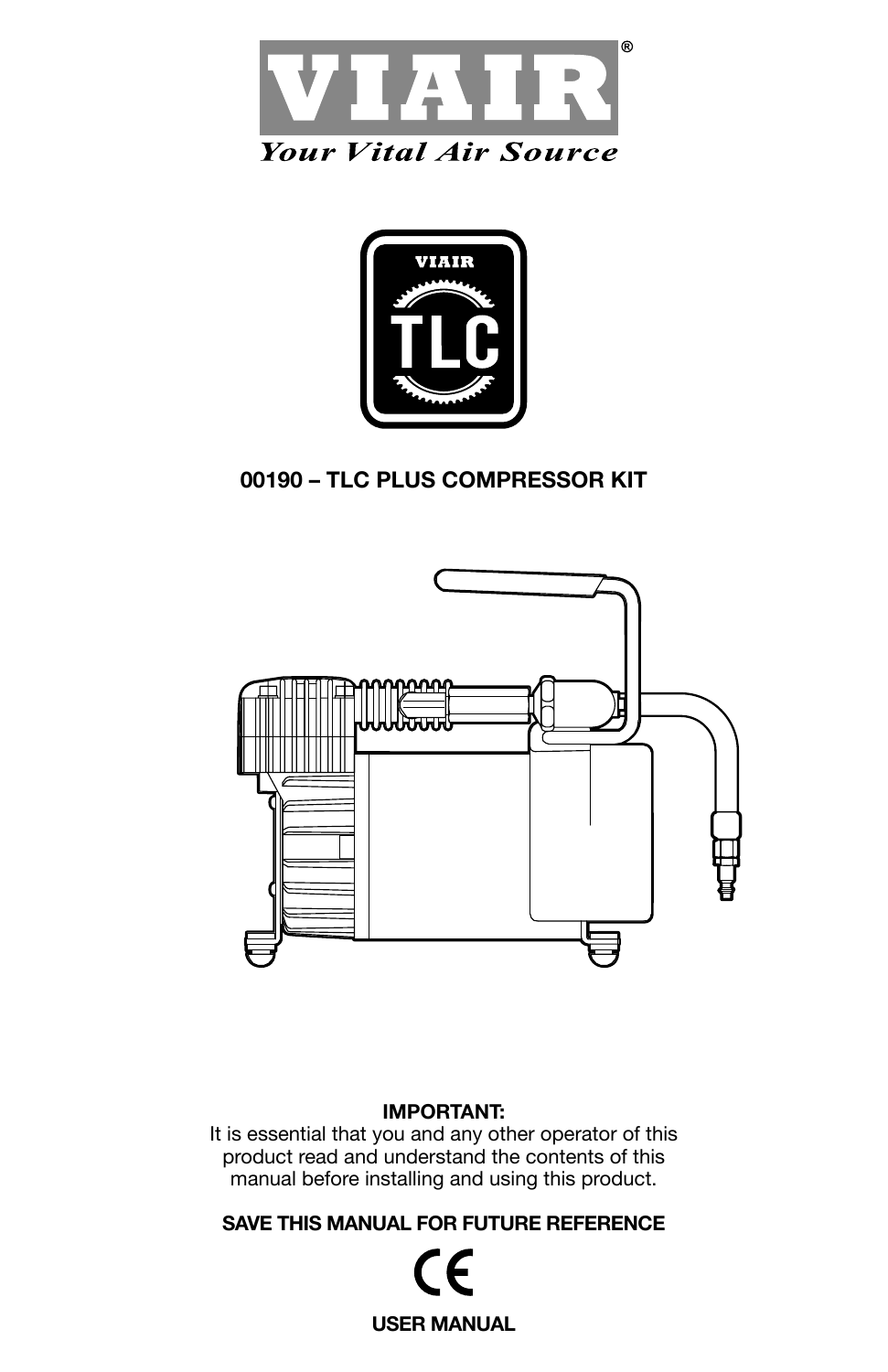# **IMPORTANT SAFETY INSTRUCTIONS**

# **CAUTION - To reduce risk of electrical shock:**

- Do not disassemble or attempt to repair or modify unit while it is still connected to the vehicle.
- Do not use this product in an area where it can fall or be pulled into water or other liquids.
- Do not reach for this product if it has fallen into liquid.
- Use this compressor with 12-Volt DC systems only.
- This product should never be left unattended during use.

# **WARNING - To prevent injury:**

- Close supervision is necessary when this compressor is being used near children. Never allow a child to operate this compressor.
- This compressor will become very HOT during and immediately after use. Do not touch any parts with bare hands, other than the ON/OFF switch during and immediately after use.
- Do not use this product near flames or explosive materials or where aerosol products are being used.
- Do not operate this product where oxygen is being administered.
- Do not pump anything other than atmospheric air.
- Never use this product while sleepy or drowsy.
- Do not use any tools or attachments without first determining maximum air pressure for that tool or attachment.
- Never point any air nozzle or air sprayer toward another person or any part of the body.
- This air compressor is equipped with an Automatic Reset Thermal Protector, and can automatically restart after the thermal protector resets. Always cut off power source when thermal protector becomes activated.
- Use only in well ventilated areas.
- After use, always release excess pressure from the coil hose and tank. Turn off the unit and with the inflator still connected to the hose, pull the trigger to release excess pressure.

# **TLC PLUS COMPRESSOR KIT COMPONENTS LIST:**

Please familiarize yourself with the components list in this manual before you begin to use your compressor.



- A. TLC PLUS Compressor
- B. TLC Inflator with 120PSI gauge
- C. Rebuildable Presta Head attachment
- D. 90-Degree Twist-on Schrader attachment
- E. 2-Pin SAE connector attachment with Battery Clips
- F. 2-Pin SAE connector attachment with Terminal Rings
- G. 30ft. Inside Braided Coil Hose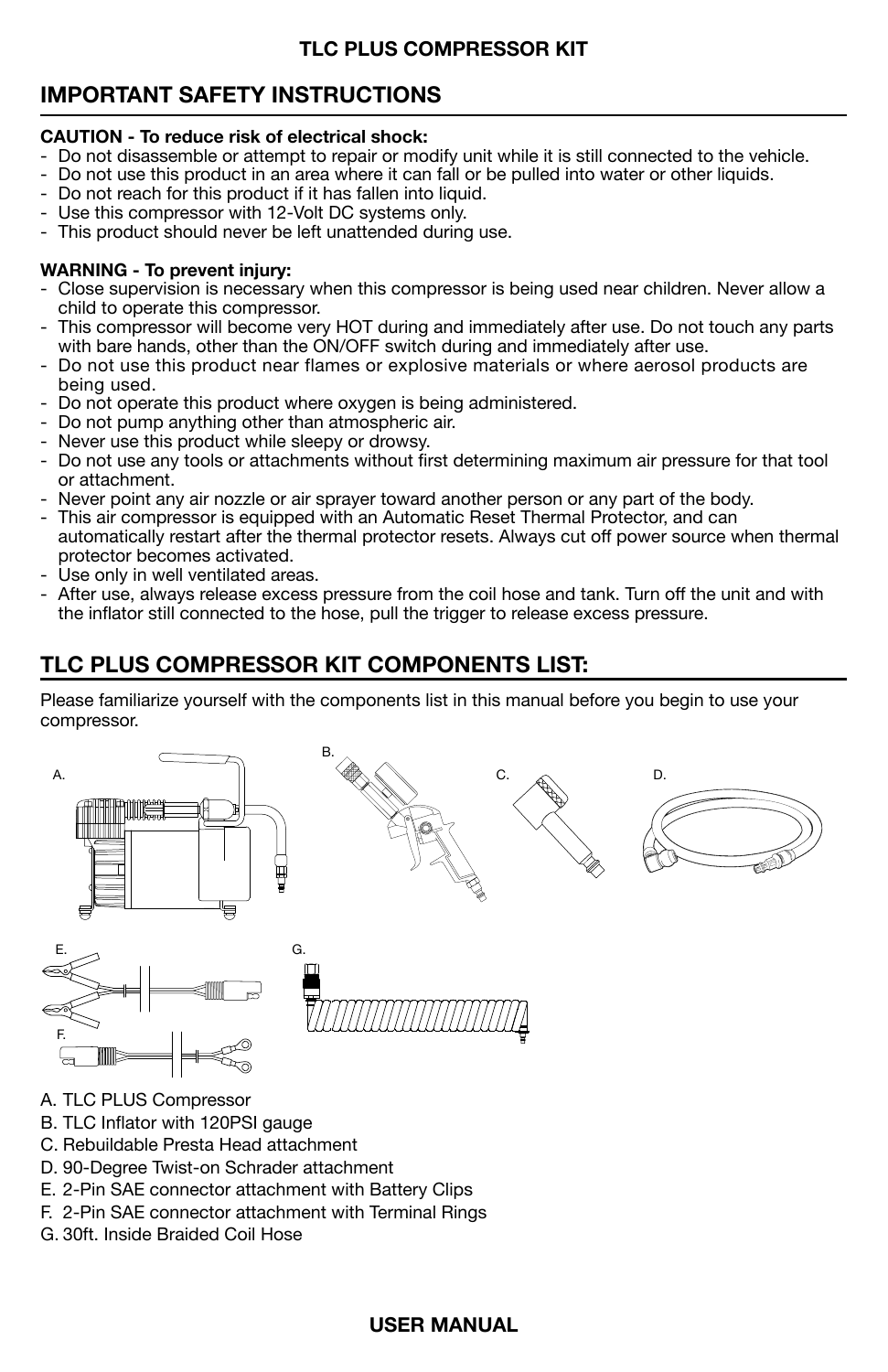# **OPERATING INSTRUCTIONS**

Your TLC PLUS is powered via the Battery Clips or Terminal Rings, and can be used as a portable or hardmounted to your vehicle using the respective attachments. To avoid draining your battery and assure the compressor is getting the proper amperage, make sure your vehicle's engine is running during operation, especially if using for a prolonged period of time. Do not connect the Red Clip or Red Terminal Ring to any power source other than the Positive (+) Terminal of your vehicle's battery.

#### **1 - CONNECTING TO THE BATTERY USING THE 2-PIN SAE BATTERY CLIPS**

The Battery Clips offer a flexible way of powering your compressor from any vehicle by simply clipping them onto the battery terminals.

- a. Make sure the compressor switch is in the OFF (O) position.
- b. Make sure the vehicle's engine and ignition are off.
- c. Connect the Red Clip to the Positive (+) terminal of your battery.

d.Connect the Black Clip to the Negative (-) terminal of your battery, or other ground source. e. Start the engine.

#### **2 - CONNECTING TO THE BATTERY USING THE 2-PIN SAE TERMINAL RINGS**

The Terminal Rings allow you to mount the compressor permanently to a vehicle and also provide a more practical way of using it as a portable.

- a. Make sure the vehicle's engine and ignition are off.
- b. Install the Red Terminal Ring on the Positive (+) terminal post of your battery, this can be done by removing the nut that holds the clamp in place, installing the terminal ring, and re-tightening the nut. Refer to your vehicle's owner's manual for help if needed.
- c. Install the Black Terminal Ring on the Negative (-) terminal post of your battery or other ground source.
- d. Connect compressor power cord to the 2-Pin SAE terminal.
- e. Start the engine.

#### **3 - USING THE COMPRESSOR**

Now that your vehicle is running, you're ready to operate your TLC PLUS.

- a. Connect the Coil Hose to the Quick Connect Stud on your TLC PLUS.
- b. Connect the TLC Inflator to the other end of the Coil Hose.
- c. Turn on your TLC PLUS by flipping the switch to the ON (I) position.
- d. The compressor will run briefly and automatically shut off when the Coil Hose has been filled to max pressure.
- e. You're now ready to perform your pneumatic tasks!

# **HARD-MOUNT INSTALLATION INSTRUCTIONS**

- a. Refer to section 2 of Operating Instructions and connect the battery Terminal Rings to your vehicle's battery.
- b. Select a FLAT, UPRIGHT, AND SECURE location where the compressor can be mounted.
- c. Route the compressor's power cord to the terminal rings and connect using the SAE plug.
- d. If it's necessary to mount the compressor in a place beyond the power cord's reach to the Terminal Ring attachment, refer to the amp draw chart on the last page of this manual and use appropriate gauge wire to extend your battery Terminal Ring attachments. When in doubt, always use the next larger wire size.

#### **IMPORTANT NOTE:**

This compressor is moisture & dust resistant, but NOT DIRT OR WATERPROOF. Do not mount compressor in locations where the unit is likely to come in contact with the elements.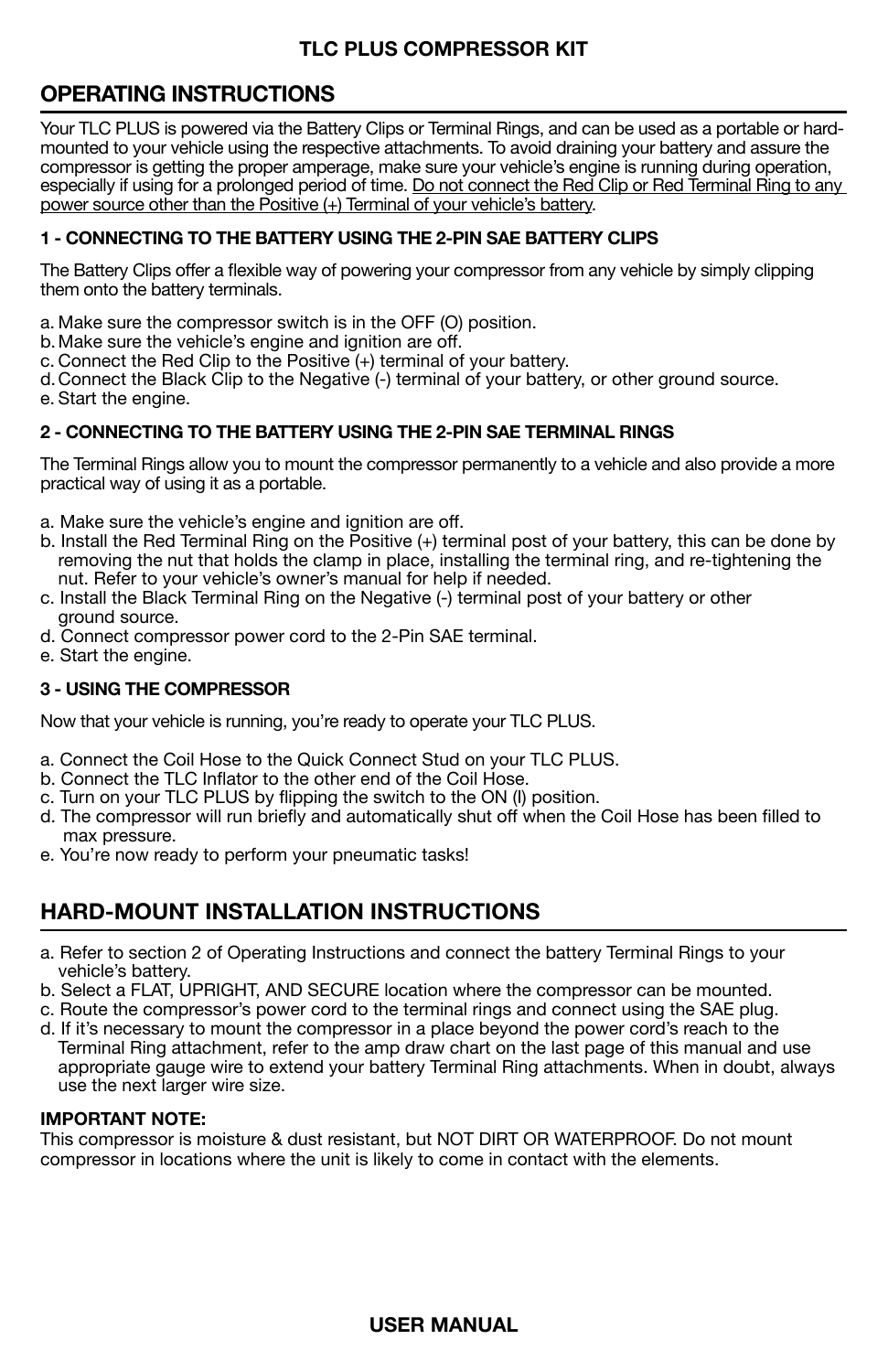

\*Tolerance: ± 3%

# **USING THE TLC TIRE INFLATOR**

#### **1. Connecting the TLC inflator:**

Select an inflation attachment and connect it to the TLC Inflator Quick-Connect Coupler. Then, connect the Inflator to an air hose by inserting the Quick-Connect Stud into the air hose coupler.

#### **2. Inflating/Deflating Tires:**

To inflate, squeeze the Inflation Trigger by pressing it towards the handle of the inflator, this will allow air to flow into the tire. To deflate, press the Bleeder Valve located on the side of the body, this will release air from the tire.

#### **3. Checking Tire Pressure:**

To check tire pressure after inflation/deflation, simply release the Inflation Trigger or the Bleeder Valve. This will allow the needle in the gauge to settle and show the accurate pressure reading. You can also check tire pressure by simply connecting the TLC Inflator to a tire valve stem.

#### **4. Storage:**

Always store the TLC Inflator in the carry bag provided to protect it from impact or damage.

#### **WARNING:**

- Never operate at any pressure exceeding the max reading on the gauge.
- Use caution when attaching or removing air chuck from valve stems.
- Always ensure that tire valve stems are tight before inflating.
- Never inflate any tire or other inflatable past its rated pressure to avoid explosion, possible injury or death.

**WARNING:** Not intended for use with regular portable compressors (units meant to be operated with an open-ended air chuck). The TLC Inflator is equipped with a close-ended quick coupler (will hold pressure back).

# **REBUILDABLE PRESTA HEAD**

Over time, tubeless sealant can clog the internals of the Inflator and make it hard to setup your tires. That's why we designed the Presta Head attachment to be easily rebuildable, so you can clean it periodically and maintain maximum performance. Refer to the diagram below for assembly instructions.

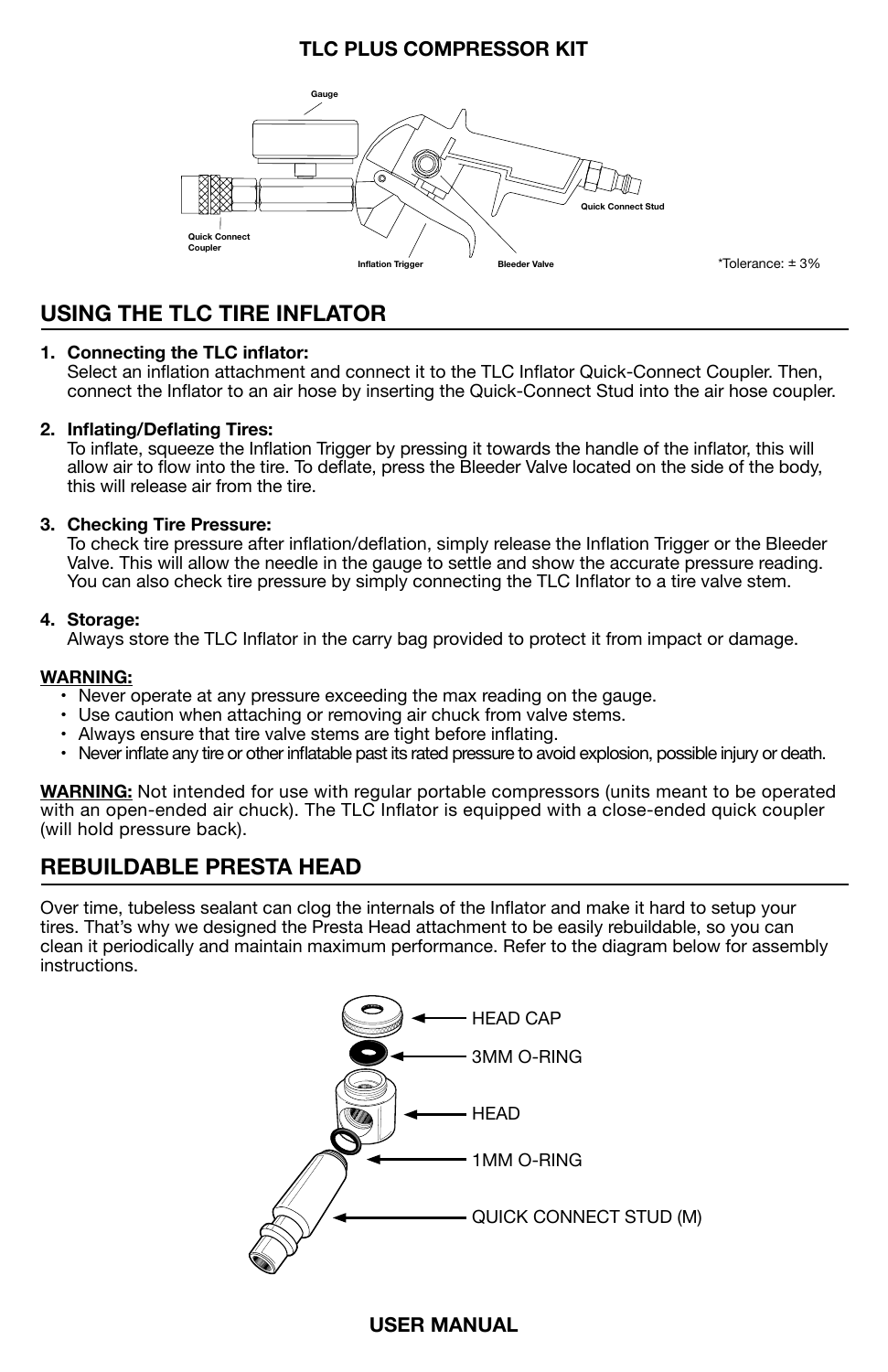# **COMPRESSOR MAINTENANCE & REPAIRS**

- a. Drain Coil Hose and tank (if applicable) after each use.
- b. Replace compressor air filter element periodically (if applicable). Replacement frequency depends on operating frequency and operating environment. For frequent use in dusty environment, we recommend that you replace air filter element at least once a month.
- c. Regularly clean dust and dirt from compressor cooling fins and/or motor housing.
- d. Your air compressor is equipped with a permanently lubricated, maintenance-free motor. Never try to lubricate the compressor.
- e. All repairs should be performed by Manufacturer or Manufacturer's Authorized Service Agencies only.
- f. For complete information regarding VIAIR Warranty, please visit: *www.viaircorp.com/warranty*

# **SPECIFICATIONS**

00190 – TLC PLUS COMPRESSOR KIT: (CE Certified)

| Motor Voltage:                     | 12-Volts                  |
|------------------------------------|---------------------------|
| Max. Current Consumption:          | 23-Amps                   |
| Recommended Fuse:                  | 30-Amps                   |
| Motor Type:                        | <b>Permanent Magnetic</b> |
| Max. Working Pressure:             | <b>120 PSI</b>            |
| Max. Duty Cycle (@72°F & 100 PSI): | 15%                       |
| Minutes On/Off (@72°F & 100 PSI):  | 9 On / 51 Off             |
| Max. Ambient Temperature:          | $158^\circ F$             |
| Min. Ambient Temperature:          | $-40^{\circ}$ F           |
| Auto. Reset Thermal Protection:    | Yes                       |
| Ingress Protection Rating:         | <b>IP54</b>               |
|                                    |                           |

**\*** Do not exceed compressor's max working pressure to prevent damage to the compressor.

| <b>PSI</b> | <b>CFM</b> | $\mathbf{A}$ | <b>BAR</b> | <b>LPM</b> | A  |
|------------|------------|--------------|------------|------------|----|
| 0          | 1.21       | 15           | 0          | 34.3       | 15 |
| 10         | 1.19       | 16           | 1.0        | 32.9       | 16 |
| 20         | 1.13       | 17           | 2.0        | 30.2       | 18 |
| 30         | 1.06       | 18           | 3.0        | 27.1       | 19 |
| 40         | 0.98       | 19           | 4.0        | 24.4       | 20 |
| 50         | 0.92       | 20           | 5.0        | 22.2       | 21 |
| 60         | 0.85       | 20           | 6.0        | 19.7       | 22 |
| 70         | 0.80       | 21           | 7.0        | 17.8       | 23 |
| 80         | 0.73       | 21           | 8.0        | 15.8       | 21 |
| 90         | 0.68       | 22           |            |            |    |
| 100        | 0.64       | 23           |            |            |    |
| 110        | 0.58       | 22           |            |            |    |
| 120        | 0.54       | 21           |            |            |    |

# **PERFORMANCE DATA**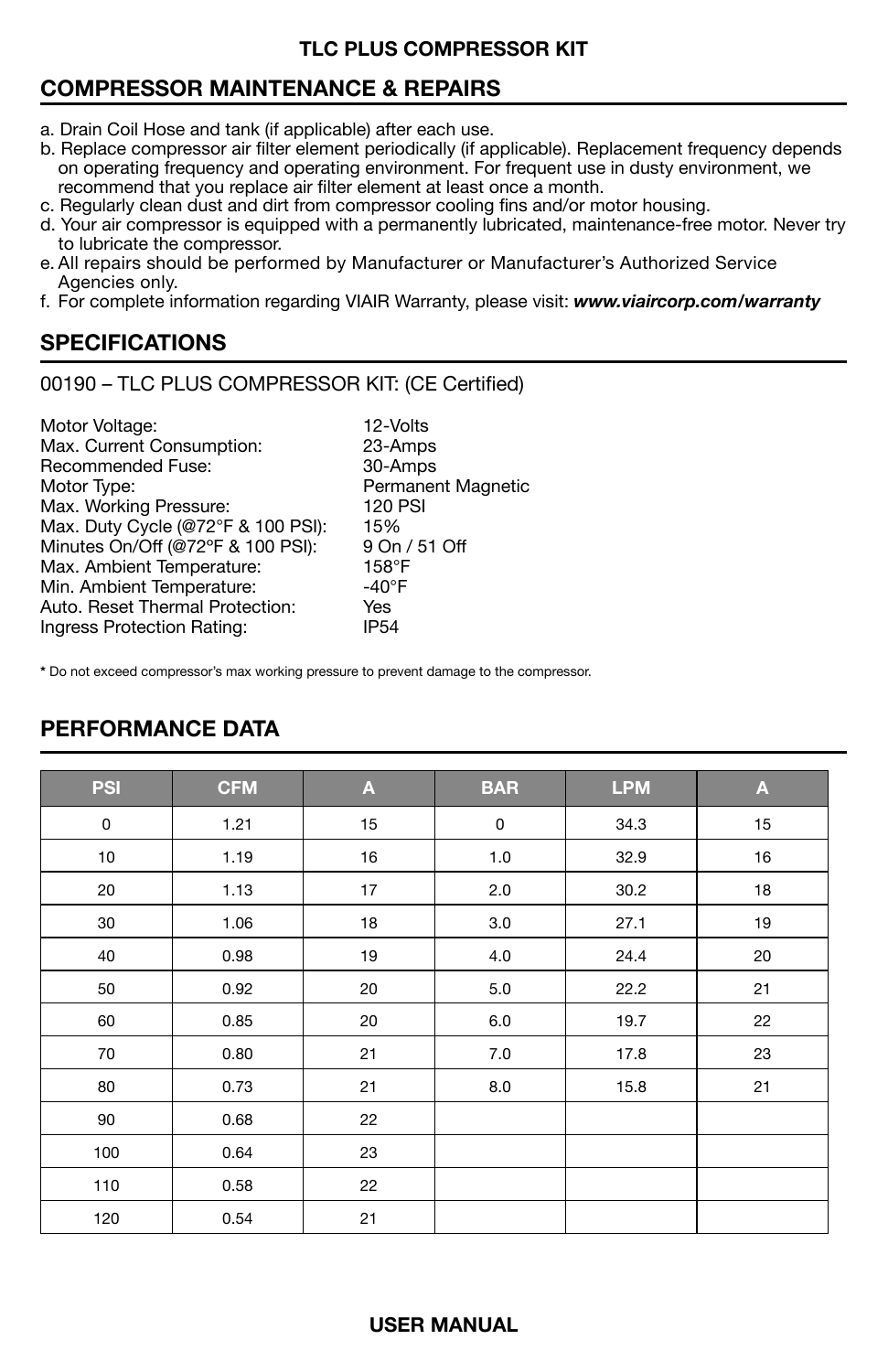# **ABOUT COMPRESSOR DUTY CYCLE:**

Duty cycle refers to the amount of time a compressor can be operated in a given time period at 100 PSI, and a standard ambient temperature of 72° F. It is commonly expressed in percentage format: Compressor on time  $\div$  (on time  $+$  off time) = Duty Cycle %.

# **ONE-HOUR DUTY CYCLE MINUTES ON /**<br>(100 PSI @ 72°F) **MINUTES OFF**

- (100 PSI @ 72°F)<br>9%
- 9% 5 Min. On / 55 Min. Off 10% 6 Min. On / 54 Min. Off 15% 9 Min. On / 51 Min. Off 20% 20% 12 Min. On / 48 Min. Off<br>25% 15 Min. On / 45 Min. Off 25% 25% 25% 25% 15 Min. On / 45 Min. Off 15 Min. Off 18 Min. Off 18 Min. Off 18 Min. Off 18 Min. Off 18 Min. O 30% 18 Min. On / 42 Min. Off 33% 20 Min. On / 40 Min. Off<br>50% 30 Min. On / 30 Min. Off 50% 30 Min. On / 30 Min. Off 100% 30 Min. Off 100% 1 Hour Run Time

**NOTE:** All compressors, regardless of rated duty cycle, require sufficient rest time in between cycles to allow for partial or complete heat dissipation. Heat dissipation rates may vary depending on ambient temperatures and operating conditions.

#### **ABOUT RATED WORKING PRESSURE:**

To ensure trouble free service life of your compressor, always operate compressor within rated working pressure of the compressor. Never use a pressure switch with a higher cut-off pressure than compressor's rated working pressure.

#### **WIRE GAUGE GUIDE 12-VOLT:**

| Amp Draw | Length of wire from battery to<br>compressor (in feet) |    |    |    |  |
|----------|--------------------------------------------------------|----|----|----|--|
|          | 5                                                      | 10 | 15 | 20 |  |
| 5        | 16                                                     | 16 | 16 | 14 |  |
| 10       | 16                                                     | 14 | 12 | 10 |  |
| 15       | 16                                                     | 12 | 10 | 10 |  |
| 20       | 14                                                     | 10 | 10 | 8  |  |
| 25       | 14                                                     | 10 | 8  | 6  |  |
| 30       | 12                                                     | 10 | 8  | 6  |  |
| 40       | 12                                                     | 8  | 6  | 6  |  |
| 50       | 10                                                     | 6  | 6  | 4  |  |
| 60       | 10                                                     | 6  | 4  |    |  |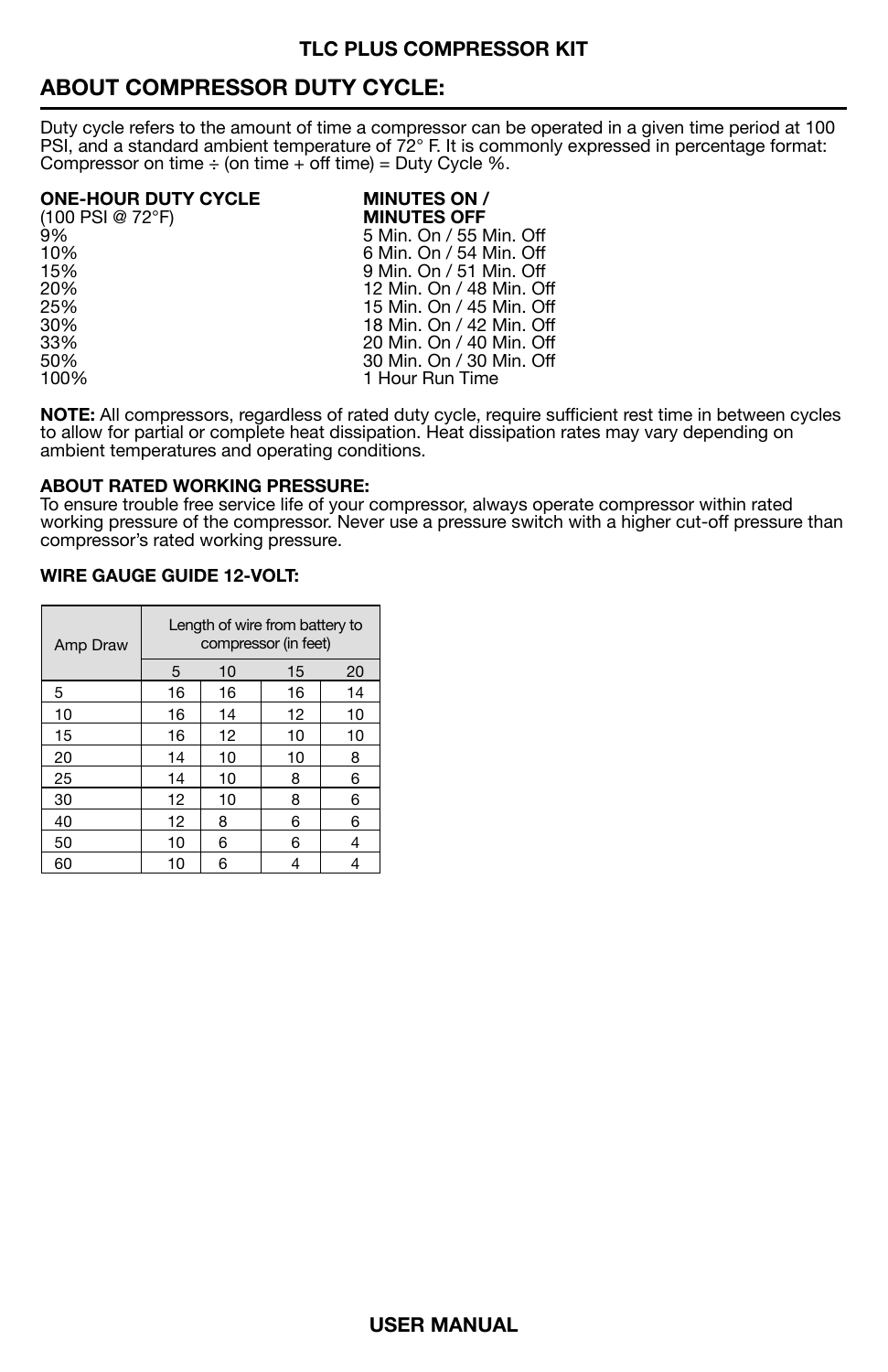THIS PAGE LEFT INTENTIONALLY BLANK